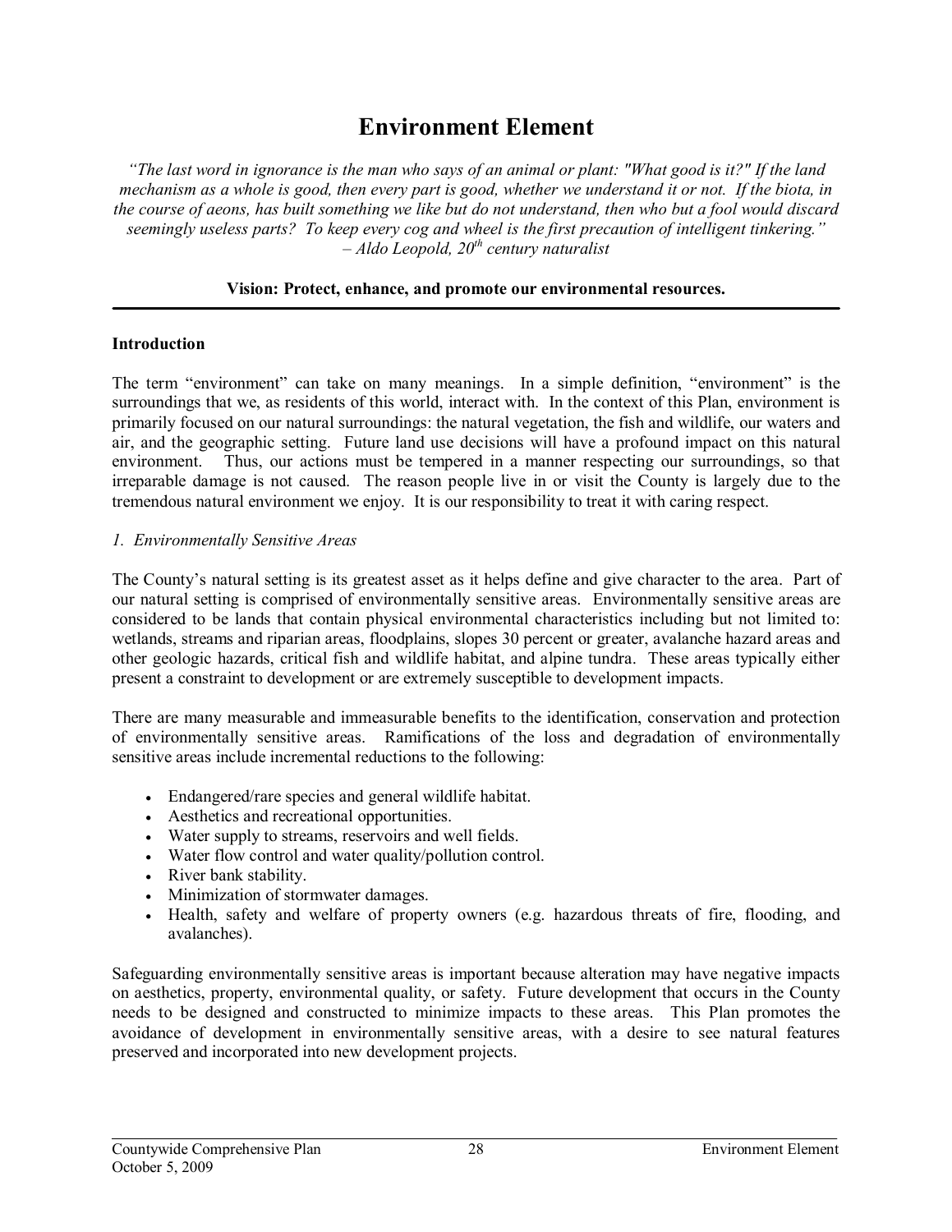# Wetlands

The regulation of wetlands has become a focus of public attention in recent years at both the local and federal levels. Controversies have surfaced over how wetlands should be defined and how stringently they should be protected. The County currently defines wetlands as:

"Areas including lakes, streams, ponds, areas of seasonal standing water, areas with a predominance of wetland vegetation (such as willows, rushes or sedges), or areas with boggy soils. Wetlands do not include areas which are saturated solely by the application of agricultural irrigation water. Manmade lakes or ponds built for the purpose of detaining runoff are not considered wetlands in the context of these regulations."

Wetlands are diverse and important as they provide important, interdependent ecological functions. Wetlands work as a kind of green infrastructure, providing vital ecological services. Among their important functions, wetlands improve the quality of water flowing through them; help reduce flooding impacts by storing floodwaters and releasing them slowly like a sponge; supply valuable water during periods of drought; and help reduce shoreline erosion. They also serve as critical fish and wildlife habitats for spawning, nesting, rearing, feeding and resting. With an understanding of the beneficial functions that wetlands serve, not only is it easy to see them as a collection of isolated, unusual plants, but they also can be seen as an essential ecological component to the overall County landscape.

By and large, the federal government is empowered to regulate wetlands under Section 404 of the Clean Water Act through the U.S. Army Corps of Engineers (USACE). In 1998, the U.S. Environmental Protection Agency and the USACE raised concerns regarding the cumulative loss of wetlands in the County. These concerns were based on existing development pressures, recent permit actions, the number of high quality wetlands in the County and the importance of the headwaters of the Blue River watershed in Colorado.

Based on the data collected and analyzed and under existing Federal and County regulations, it is estimated that at build-out the County will experience an additional loss of approximately 102.71 acres of wetlands affecting 592 private parcels (using 0.10 acre as standard impact). Approximately 7,000 acres of wetlands exist on private land in the County. Of the 592 parcels potentially affected by wetlands, 453 are partially affected and 139 parcels are significantly affected (e.g., the majority of the property contains wetlands). While this 102 acres constitutes only 1.5% of the total amount of 7,000 acres referenced earlier, development activities are anticipated to indirectly have a much larger impact to wetland health and sustainability throughout the County.

USACE regulations change frequently and may not always provide adequate management of wetlands and their functions. This oscillation of federal wetland regulations may leave certain wetland types vulnerable to permanent development impacts. This is significant as high quality wetlands are biologically significant and of superior quality or value critical to protecting water quality, quantity and other important wetland functions.

In April 1999, the County adopted Resolution 99-46, "Conceptual Strategy For The Enhanced Management Of Wetlands Within Summit County." This Resolution supports the spirit of working cooperatively with the public, private interests, towns, and various federal agencies with the goal of achieving "no net loss" of wetlands. In addition to supporting the recommendations of the Resolution, the County has implemented a phased Environmental Protection Agency 104(b)(3) wetlands grant. A byproduct of the Grant is for the County to continue to seek means to provide better management of wetlands while imposing limited costs for both County administration and private property owners. The following represents phased recommendations from the Grant to implement strategies developed for the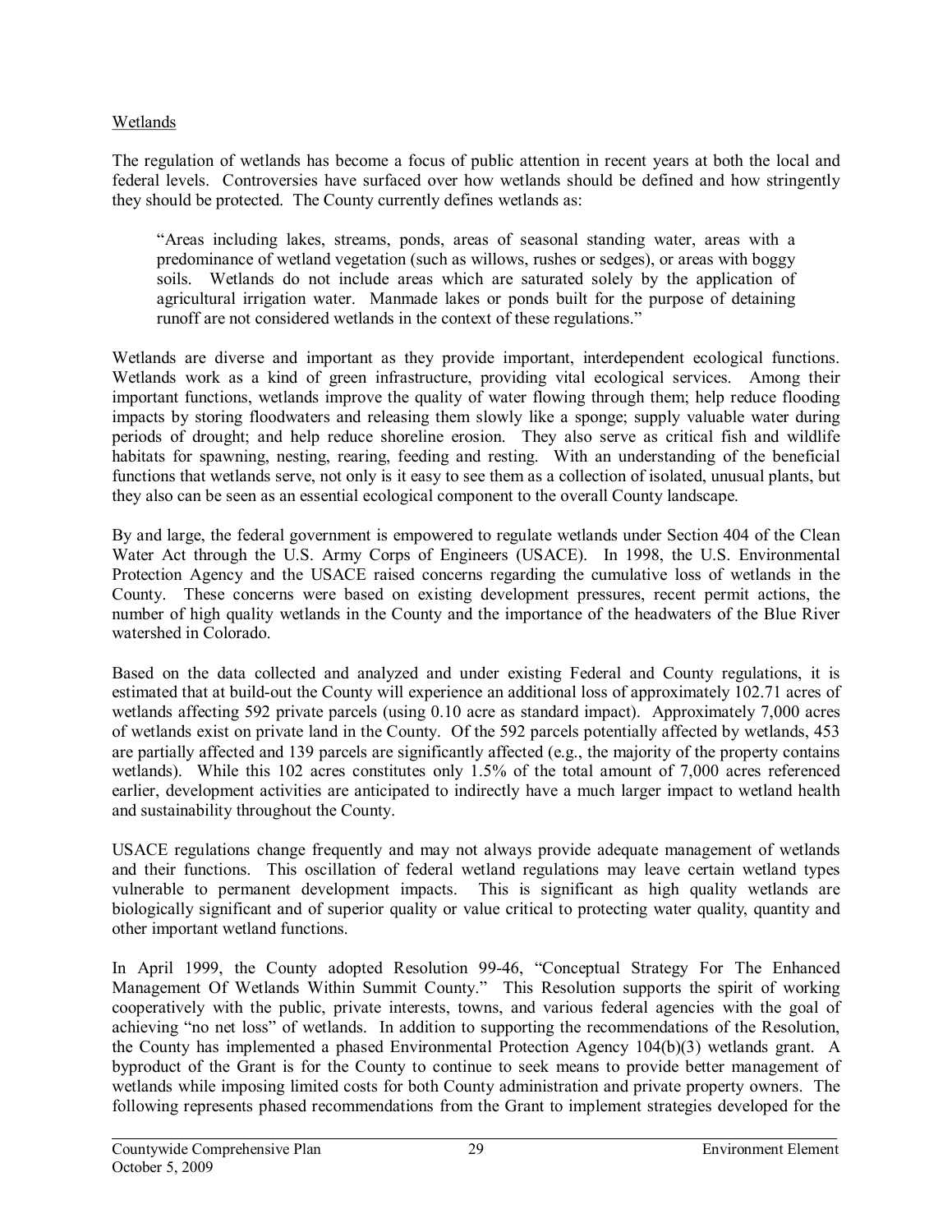enhanced management of wetlands in the County:

- Amend the definition of wetlands in the County's Land Use and Development Code to allow jurisdiction over "isolated wetlands."
- · Further develop and create incentive based regulations (e.g., encourage conservation easements for properties with wetlands and evaluate variable wetland setbacks).
- · Facilitate private development of wetland mitigation banks.
- Amend Land Use and Development Code to create a mechanism to allow the County to review and approve proposed wetland impacts in existing subdivisions platted before February 26, 1996.
- · Develop and adopt new regulations for identified 'high quality' wetlands.
- Develop basin specific wetland recommendations  $(e.g.,)$  special management zones in the Upper Blue Basin).

# Steep Slopes and Slide Hazard Areas

The mountainous topography of the County presents considerable constraints to development, most commonly in the form of steep sloped areas. These areas (defined as having a grade change of 30 percent or more) are vulnerable to disturbance and can become unstable. Some areas of the County are located in landslide areas, avalanche gullies, or run-out areas. Development activities in these areas are extremely hazardous and can result in personal and property damage. County code has specified requirements for development in steep slope areas. However, this Plan emphasizes avoidance of these areas, whenever possible, so that impacts of development in these areas are eliminated altogether.

# Wildlife

The various landscapes of the County provide a diversity of habitats for many species of wildlife. Big game species such as elk and mule deer utilize the higher elevations of the Tenmile, Gore, and Front Ranges during the summer and move to lower elevations in areas such as the Lower Blue Basin in the winter. Some areas provide important movement corridors for these and other species as they migrate between habitat areas. At its lowest elevations, the sage meadows of the northern County provide habitat for species such as sage grouse and winter range for deer and elk. At midelevations, coniferous forests predominate and host a variety of species, including deer, elk, bears, and an array of smaller animals. The highest elevations above treeline provide their own unique habitat conditions, suited for species such as mountain goats and marmots. Finally, riparian areas and wetland systems further diversify habitats and provide unique opportunities for species such as ptarmigan. Development activities, especially in undisturbed areas, can fragment habitat areas and wildlife movement corridors.

I70 acts as a barrier to wildlife movement. However, there are a couple locations in the County where free movement from south to north is provided. One area is below Vail Pass near Stafford Gulch, where the elevated freeway allows wildlife movement underneath the freeway. The other location is the "land bridge" area above the Eisenhower Tunnel. These areas are important in terms of maintaining continuous landscape for wildlife to move through, and to allow for mixing of populations. Overall, the County serves as an important connector for wildlife between northern and southern habitats.

The Colorado Division of Wildlife (CDOW) is the state agency charged with ensuring that sustainable populations of different wildlife species are maintained. The state maintains a list of species of special concern (e.g., federally or state designated endangered and threatened species and other species of concern). In addition, CDOW maps habitat for a variety of important species. The following table identifies some of the important species found in the County.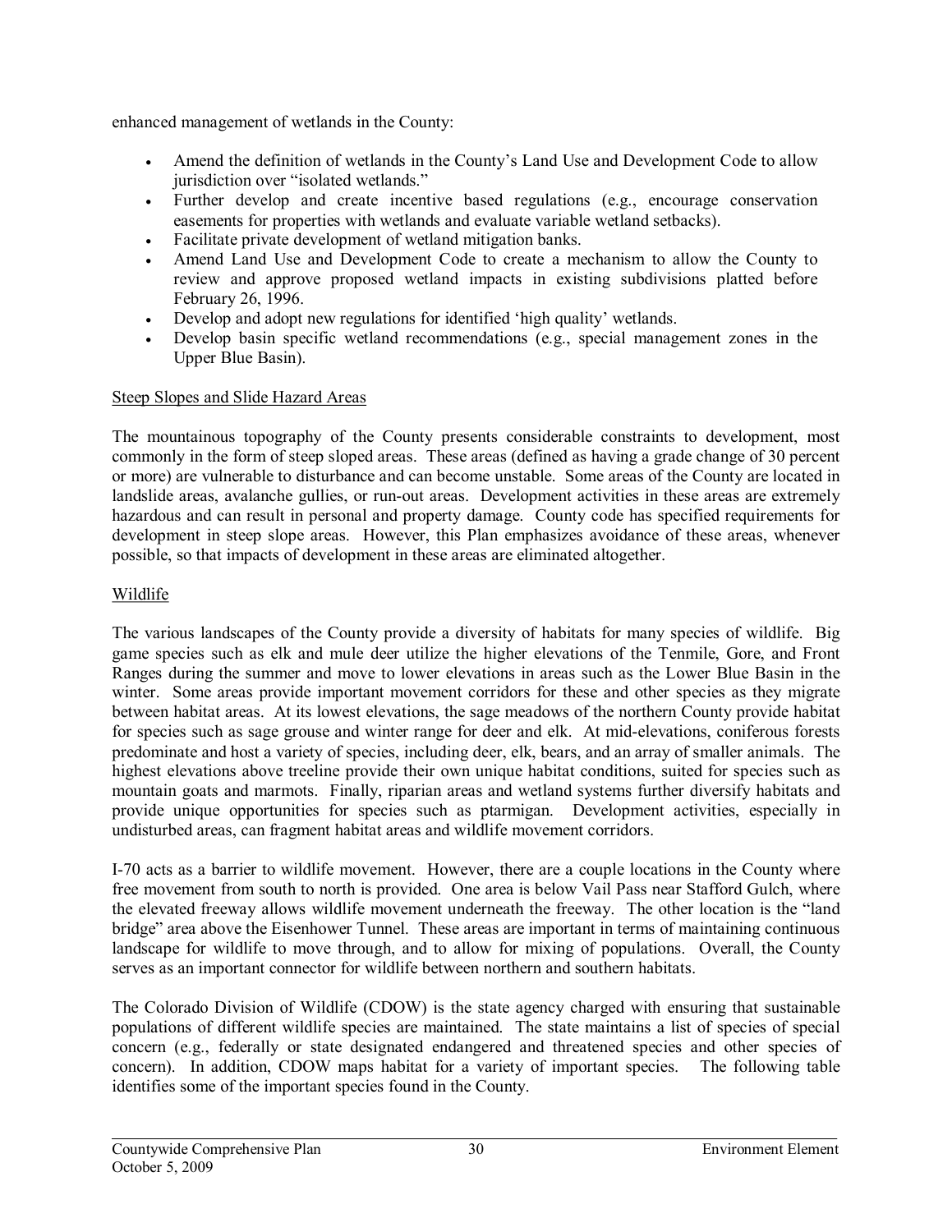| Table 1. Select List of Important Species Found in Summit County |                                                        |                                                                                                                                                                     |                                                                              |  |
|------------------------------------------------------------------|--------------------------------------------------------|---------------------------------------------------------------------------------------------------------------------------------------------------------------------|------------------------------------------------------------------------------|--|
| <b>Species</b>                                                   | <b>Federal or State</b><br><b>Designation</b>          | <b>Habitat Type</b>                                                                                                                                                 | <b>General Location</b>                                                      |  |
| <b>Bald Eagle</b>                                                | <b>Federally Threatened</b><br><b>State Threatened</b> | Winter Range and Nest Site                                                                                                                                          | Lower Blue River                                                             |  |
| <b>Boreal Toad</b>                                               | <b>State Endangered</b>                                | Sightings/Overall Range                                                                                                                                             | Riparian/wetland areas in<br>Ten Mile, Snake River,<br>and Upper Blue Basins |  |
| Bighorn Sheep                                                    |                                                        | Overall range, winter range                                                                                                                                         | Gore Range                                                                   |  |
| Elk                                                              |                                                        | Overall range, winter range, winter<br>concentration area, severe winter<br>range, critical habitat, summer<br>concentration area, summer range,<br>production area | <b>Throughout County</b>                                                     |  |
| Golden Eagle                                                     |                                                        | Nest sites                                                                                                                                                          | Lower Blue Basin                                                             |  |
| Lynx                                                             | Federally threatened<br>State endangered               | Overall range                                                                                                                                                       | <b>Throughout County</b>                                                     |  |
| Mountain Goat                                                    |                                                        | Concentration areas, overall range,<br>winter range                                                                                                                 | High elevations of<br>Tenmile, Gore, and<br><b>Continental Divide</b>        |  |
| Canada Goose                                                     |                                                        | Production area, transitional wintering<br>area                                                                                                                     | Lower Blue River, Lake<br>Dillon                                             |  |
| Mule Deer                                                        |                                                        | Overall range, winter range, severe<br>winter range, winter concentration<br>area, critical habitat                                                                 | Countywide, northern<br>Lower Blue Basin                                     |  |
| Ptarmigan                                                        |                                                        | Overall range, winter concentration<br>area                                                                                                                         | Higher elevation areas<br>throughout the County.                             |  |
| Sage grouse                                                      | State special concern                                  | Overall range, production area                                                                                                                                      | Northern Lower Blue<br>Basin.                                                |  |

Source: Colorado Division of Wildlife, Wildlife Resource Information System, Threatened and Endangered List.

In addition to our terrestrial species, the County's fish populations are another important aspect of our wildlife picture. Through the years, stocking of non-native species such as brook and brown trout have led to a depletion of naturally occurring cutthroat trout populations. Only a select handful of stream segments in the County continue to support cutthroat trout as a result. Also, the runoff from old mining tailings and highway sediments have resulted in depleted habitat conditions for fish. The Lower Blue River is recognized as a Gold Medal trout fishing stream, but its continued status is jeopardized by sediments, pollutants, low stream flows, and other factors.

# *2. Water Resources*

The water quality of the County's streams, lakes, reservoirs, and groundwater influences our environment. Water is used for domestic, agricultural, recreational, commercial, and industrial uses. It also has intrinsic aesthetic qualities that are highly valued by our residents and visitors. Whether water is used for drinking, snowmaking, mining operations, or simply to be observed and marveled at, it is an extremely valuable commodity in this semi-arid mountain environment. Issues such as ensuring the maintenance of clean drinking water or stream flows adequate to support fish are important considerations, particularly as growth in the region increases demands on our water resources.

Although the County as a whole enjoys high quality water, there are nevertheless a number of humanrelated activities that have degraded the County's waters. Historically, mining activities negatively impacted water quality, introducing high concentrations of trace elements (e.g., manganese, cadmium, zinc) into area streams. Other impacts come from stormwater runoff from highways (e.g., sediments,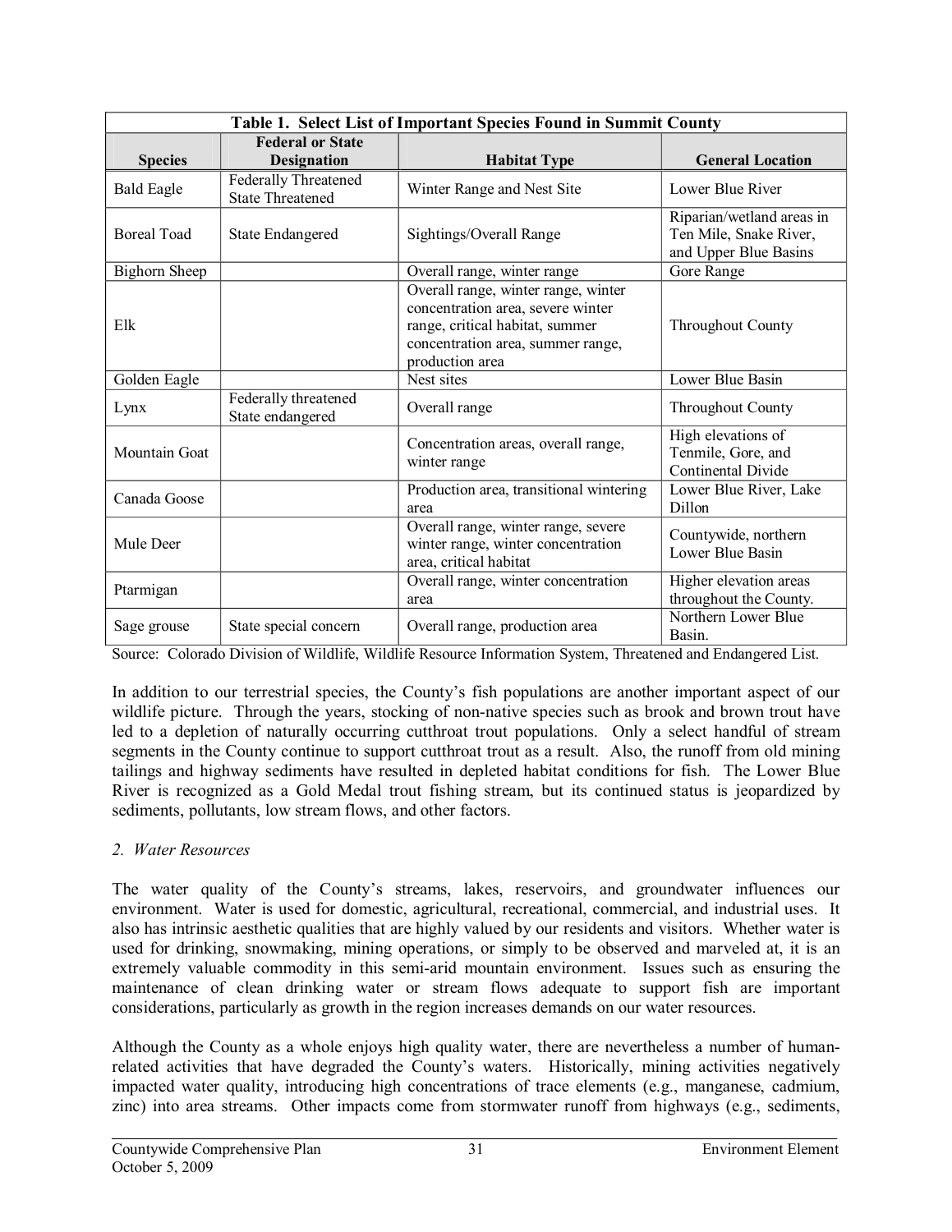salts) and septic tank effluents. With that in mind, the State of Colorado classifies streams for certain uses (e.g., recreation) and establishes standards to protect those classified uses. With the exception of the stream segments listed below, the County streams are generally meeting state standards.

The state has identified five stream segments in the County (indicated in the table below) that have impaired water quality resulting in the loss of ability to support certain uses. Four of the stream segments are listed because of metal concentrations, and one is listed because of sediment issues. These are not the only streams with water quality problems in the County, but these are the ones that have been recognized of being of most significant impairment. For example, Ten Mile Creek above Copper Mountain has elevated levels of metal concentrations, but major improvements in water treatment technology leaving the Climax Mine tailings ponds has resulted in improved concentrations and as a result the stream segment is not listed.

| Table 2. Impaired Segments in the Blue River Watershed |                      |                         |  |  |  |
|--------------------------------------------------------|----------------------|-------------------------|--|--|--|
| <b>Stream Segment Description</b>                      | Status <sup>1</sup>  | Impairment <sup>2</sup> |  |  |  |
| Blue River, French Gulch to Swan River                 | Partially supporting | $Cd$ , $Zn$             |  |  |  |
| Snake River, Peru Creek to Dillon Res.                 | Partially supporting | CD, Cu, Pb, Mn, Zn      |  |  |  |
| Peru Creek, source to Snake River                      | Not supporting       | CD, Cu, Mn              |  |  |  |
| French Gulch, Wellington-Oro to mouth                  | Not supporting       | pH, Cd, Zn              |  |  |  |
| Straight Creek, source to mouth                        | Partially supporting | Sediment                |  |  |  |

 $\frac{1}{2}$  Supports classified stream uses.  $\frac{2}{2}$  Does not meet state standards for specified uses.

Source: Draft Regional 208 Water Quality Management Plan.

The state has established an "Antidegradation Rule". This rule is tiered based on the level of water quality protection assigned (i.e., streams within the Eagles Nest and Ptarmigan Peak Wilderness Areas require the greatest protection). For the majority of surface waters in the County, the antidegradation rule requires that no single federally-permitted action (e.g., development activity) can result in discharge to surface water that consumes more than 15 percent of the remaining capacity of the water body to absorb pollutants without exceeding established pollutant levels. These pollution levels are established as maximum concentration levels for a number of different potential pollutants. The Antidegradation Rule is not enforced for activities that are not federally regulated. However, individual jurisdictions can elect to use similar types of rules on the local level.

Minimum stream flows apply to some water bodies in the County. These minimum flows help ensure adequate water flows for fish habitat. However, minimum flows are ensured only to the extent that the state holds senior water rights in a given stream. Recent drought conditions in the state have resulted in significant declines in stream flow levels compared to historic averages. Some of the most visible signs of these declines are the level of the Dillon Reservoir, which dropped to 40 feet below normal levels in 2002. Overall impacts of such declines on recreation, the environment, and economy can be tremendous.

# *3. Air Quality*

The United States Environmental Protection Agency (EPA) has established National Ambient Air Quality Standards for six pollutants known as "criteria" pollutants. They are carbon monoxide, ozone, nitrogen dioxide, sulfur dioxide, particulate matter, and lead. According to state air quality officials, many of these criteria pollutants are only of major concern in heavily urbanized areas, such as the Denver metro area. Pollutants such as carbon monoxide fall among this category, with automobile emissions being the largest source of the pollutant. The Air Pollution Control Division of the Colorado Department of Public Health and Environment monitors air quality at various sites throughout the state, including Summit County.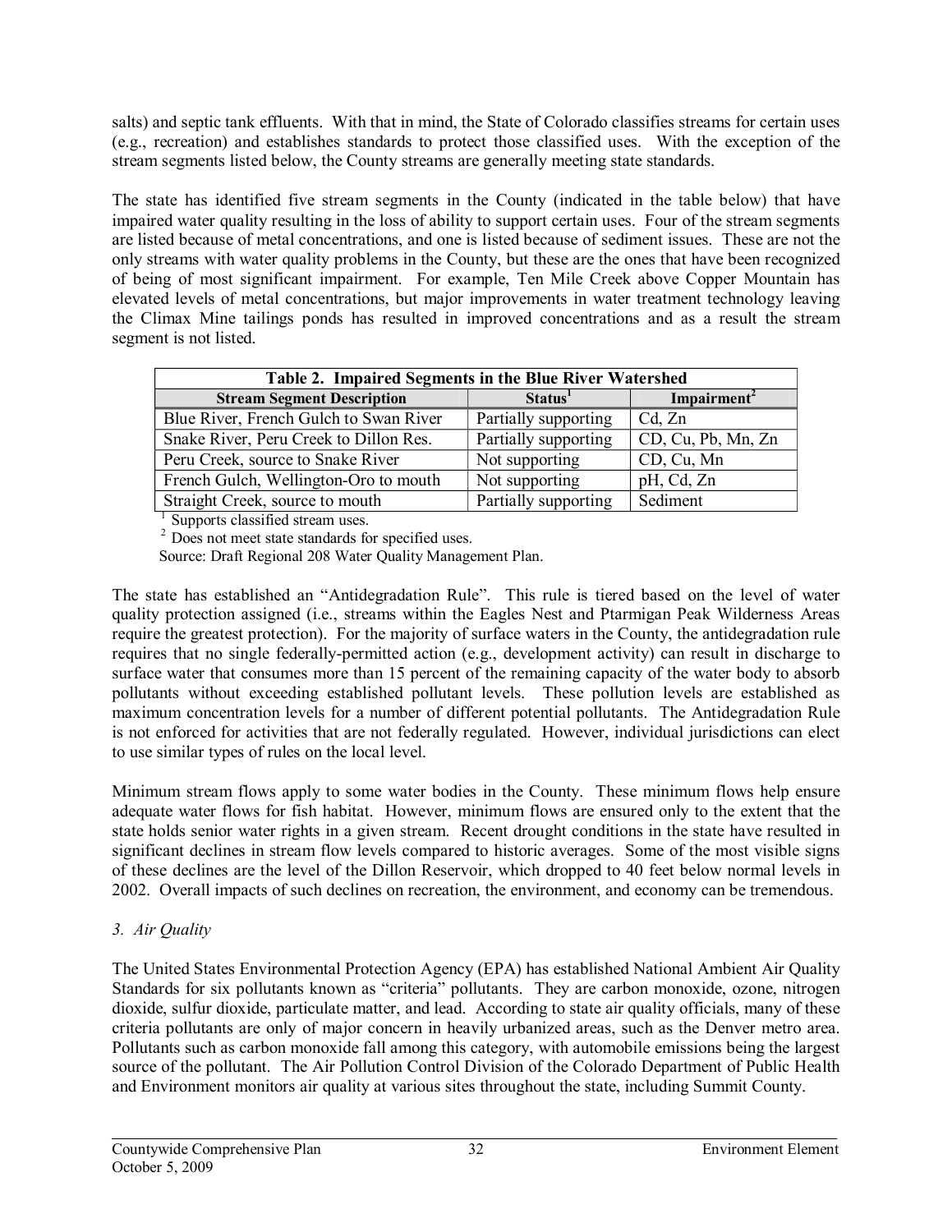The only air pollutant of concern that has been identified for the County is suspended particulate matter. The EPA has two standards for particulate matter:  $PM_{10}$  (particulate matter 10 microns or smaller in size) and  $PM_{2.5}$  (particulate matter 2.5 microns or smaller in size). The Air Pollution Control Division monitors  $PM_{10}$  currently at one location in the County: the County Justice Center in Breckenridge.  $PM_{10}$  was previously also monitored in Silverthorne, but that monitoring has been discontinued. The primary source of  $PM_{10}$  in the County is dust from roads and construction sites. Another small seasonal contributor is wood smoke. The following table identifies monitored  $PM_{10}$  levels in the County.

| Table 3. Summit County Year 2000 PM <sub>10</sub> Monitoring Data |                               |                      |                                             |                                           |                                                |                                                    |
|-------------------------------------------------------------------|-------------------------------|----------------------|---------------------------------------------|-------------------------------------------|------------------------------------------------|----------------------------------------------------|
| Location                                                          | <b>Days</b><br><b>Sampled</b> | $24$ Max<br>$ug/m3*$ | <b>Year 2000</b><br>expected<br>exceedances | 3 Year Average<br>expected<br>exceedances | Annual<br>Average $\text{ug/m}^3$<br>vear 2000 | <b>Annual Average</b><br>$ug/m3$ 3-Year<br>Average |
| Breckenridge                                                      |                               |                      |                                             |                                           |                                                |                                                    |
| 501 N. Park Ave.                                                  | 116                           | 182                  | 2.94                                        | 0.98                                      | 22                                             | 19.7                                               |
| Silverthorne<br>151 $4^{th}$ St                                   | 36                            | 52                   | 0.0                                         | 0.0                                       | 23                                             | 22.7                                               |
| Silverthorne                                                      |                               |                      |                                             |                                           |                                                |                                                    |
| 430 Rainbow Drive                                                 | 16                            | 31                   | 0.0                                         | 0.0                                       | 27                                             | 32.3                                               |
| National standards                                                |                               | 150                  |                                             |                                           | 50                                             |                                                    |

 $ug = micrograms$ 

Source: Colorado 2000 Air Quality Data Report, Colorado Dept. of Public Health and Environment Air Pollution Control Division

Summary of Data: With one exception, the  $PM_{10}$  measurements for the Towns of Silverthorne and Breckenridge fall well below national ambient standards for air quality. Breckenridge experienced one exceedance of the 24 hour standard in 2000. Because data is only collected every other day, the projected exceedances for the year were identified as 2.94 days. Because Breckenridge experienced no exceedances in 1998 or 1999, the 3-year average for exceedances is 0.98.

Historic Data: Data is available for the Breckenridge monitoring station back to 1992. The year 2000 is the only year that a 24hour violation of national standards has been recorded. Since 1992, air quality data for the Breckenridge site has kept relatively constant when measured over an annual average, keeping slightly over or under 22 ug/m<sup>3</sup> annual average.  $PM_{10}$  levels at the Silverthorne site have shown a decrease since 1993 levels. See attached graphs for  $PM_{10}$  measurements throughout the 1990s.

# *4. Noise*

Construction and vehicular traffic are two of the primary sources of noise in the County. A growing concern in recent years has been the levels of noise experienced in residential areas near I-70 and other major highways in the County. These concerns are from increased traffic volumes and from "jake brakes" used by commercial vehicles. Some neighborhoods (e.g., Dillon Valley) have worked with the Colorado Department of Transportation to provide solutions, such as highwayside berms, to the noise problem. Localized noise problems can be attributed to construction and other activities (e.g., gravel crushing). As growth in the County continues, it is important to alleviate excessive noise so that the quality of life for residents is maintained.

# *5. Conservation*

Part of the job of protecting our natural environment involves making choices that reduce or avoid impacts to the environment. One of the key ways this can be achieved is through the promotion of resource conservation efforts that reduce the County's use of resources and ultimately reduce waste and emissions generated. Various options are available, such as recycling, use of solar and wind power, use of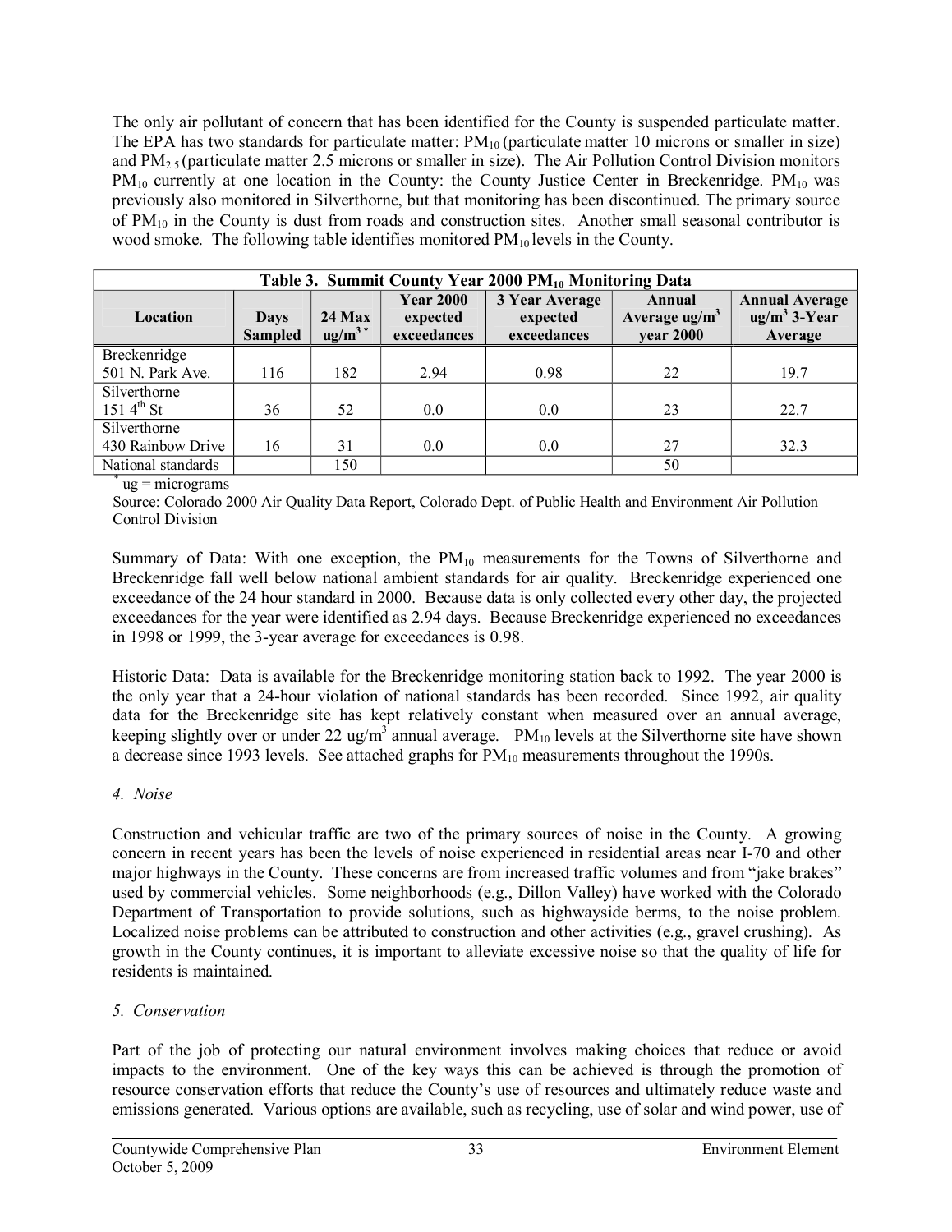alternative transportation modes (e.g., transit, biking, walking), and use of more efficient and less polluting technologies (e.g., alternative fuels in fleet vehicles). The ways buildings are designed and equipped can also have significant impacts on energy consumption. A subsection on green design addresses this issue in the Design and Visual Resources element.

## *6. Noxious Weeds*

Several species of non-native plants have become a threat to the economic and environmental value of land in Summit County. These plants are not indigenous to this country and have no natural predators or pathogens to keep their populations in check. They are rapidly displacing native vegetation, causing a loss of native ecosystem stability and diversity, while affecting recreational resources. Our native plants are the building blocks of the ecosystem. If we lose that vital component, we lose all other life that evolved with that resource. Noxious weeds are the number one threat to our native plants.

## **Goals, Policies/Actions**

## Environmentally Sensitive Areas

# **Goal A. Protect and preserve environmentally sensitive areas.**

- Policy/Action 1. Environmentally sensitive areas should be identified, mapped, and protected to the greatest extent possible.
- Policy/Action 2. Consider the location of environmentally sensitive areas when developing basin master plan land use designations and zoning classifications. Focus low intensity land uses and open space designations in location with environmentally sensitive areas.
- Policy/Action 3. Development in environmentally sensitive areas should be avoided to the maximum extent possible. Minimize and mitigate impacts where site conditions preclude the ability to avoid all environmentally sensitive areas.
	- 3.1. While respecting underlying zoning and density and according to established County design standards and regulations, require that new development employ design and construction techniques that, to the maximum extent practicable, utilize sensitive site design of lots and building envelopes to minimize disturbances to environmentally sensitive areas and provide infrastructure most efficiently.
- Policy/Action 4. In addition to existing land use regulations, utilize innovative land use techniques such as TDRs, density bonuses, and incentives for voluntary practices to protect environmentally sensitive areas.
- Policy/Action 5. Amend the Land Use and Development Code to include incentives that allow for a relaxation of requirements (e.g., property setbacks, height variances) when impacts to environmentally sensitive areas are avoided and minimized.
- Policy/Action 6. The County should work cooperatively with homeowner groups and the State and Federal Forest Service to promote healthy and naturally diverse forests while reducing wildfire hazards.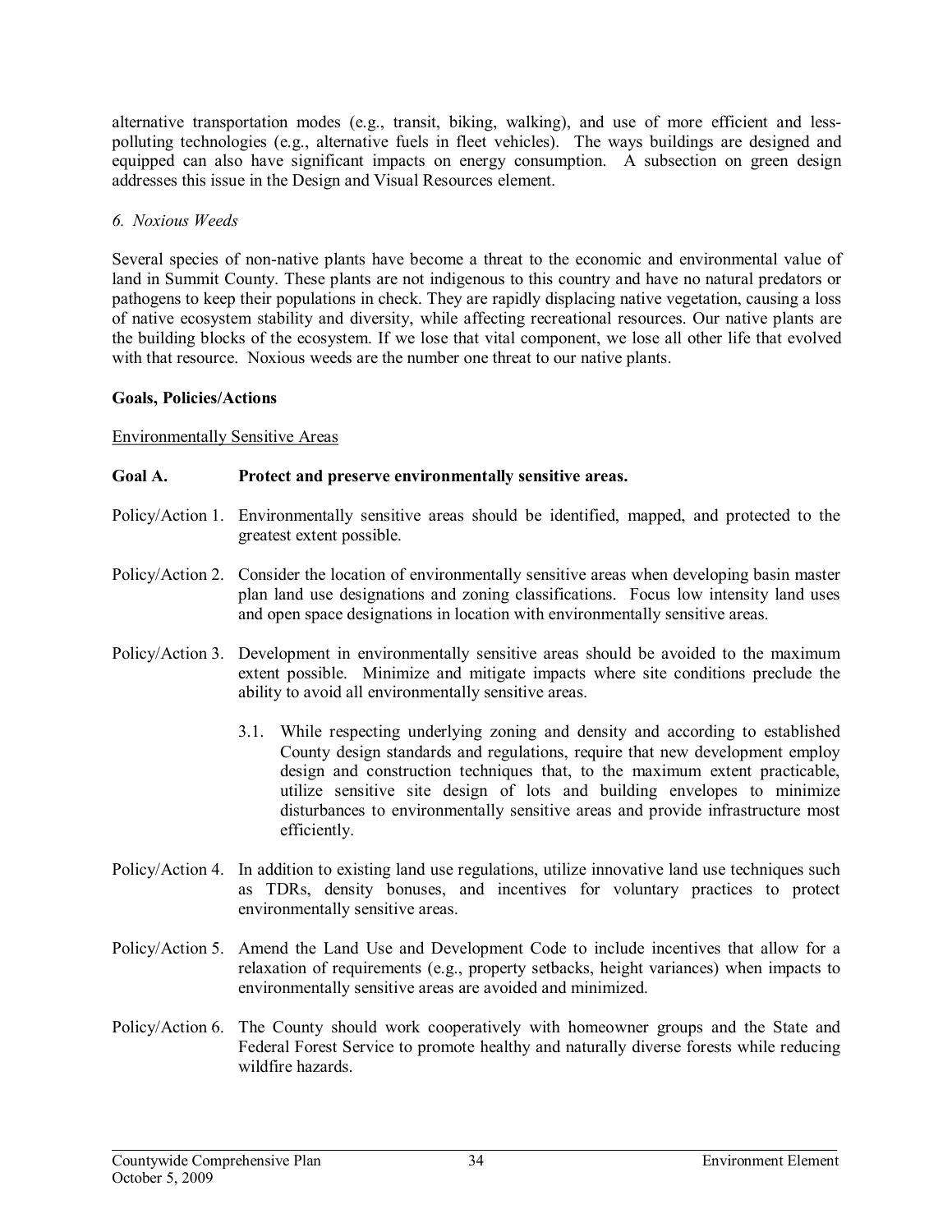#### Wetlands

- **Goal B.** Provide for the long-term protection and 'no net loss' of wetland functions and **values.**
- Policy/Action 1. Continue to support Resolution 9946: Conceptual Strategy for the Enhanced Management, Protection and Preservation of Wetlands Within Summit County.
- Policy/Action 2. Where wetlands impacts cannot be avoided**,** require that impacts are minimized and appropriately mitigated.
	- 2.1 Where wetlands impacts are proposed to be mitigated, require greater or equal replacement of wetland functions and values through wetlands restoration or creation.

#### **Goal C. Amend the Land Use and Development Code, where necessary, to provide for opportunities to enhance wetlands management in the County in a manner consistent with the recommendations set forth in the phased Environmental Protection Agency 104(b)(3) wetlands grant.**

- Policy/Action 1. Amend the definition of wetlands in the Code to allow jurisdiction over isolated wetlands.
- Policy/Action 2. Amend the Code to include incentives that allow for a relaxation of requirements when wetland impacts are avoided and minimized including: relaxation of side, front, and rear property boundary setbacks; height variances; encouragement of communal septic systems and driveway entrances; relaxation of grading standards and soil disturbance regulations.
- Policy/Action 3. Amend the Code to require appropriate wetland setbacks from wetlands for all single family and duplex development on existing lots with variance provisions. This would apply to all wetlands in the County and restrict maximum impacts.
- Policy/Action 4. Amend the Code to require additional setback widths for those limited wetlands that are clearly identified as biologically significant or of high importance, based on empirical evidence.
- Policy/Action 5. Amend the Code to streamline and help facilitate the wetland permitting process.
- Policy/Action 6. Amend the Code to establish appropriate requirements for mitigation of all wetlands impacts (e.g., replacement ratios, mitigation banks).
- Policy/Action 7. Amend the Code to provide guidance for the use of wetlands mitigation banks.

#### **Goal D. Continue to work with appropriate agencies and organizations to protect and preserve wetlands.**

Policy/Action 1. To the extent practicable, the County should work with appropriate agencies, including the County's open space acquisition program, to purchase wetlands identified as 'high importance.'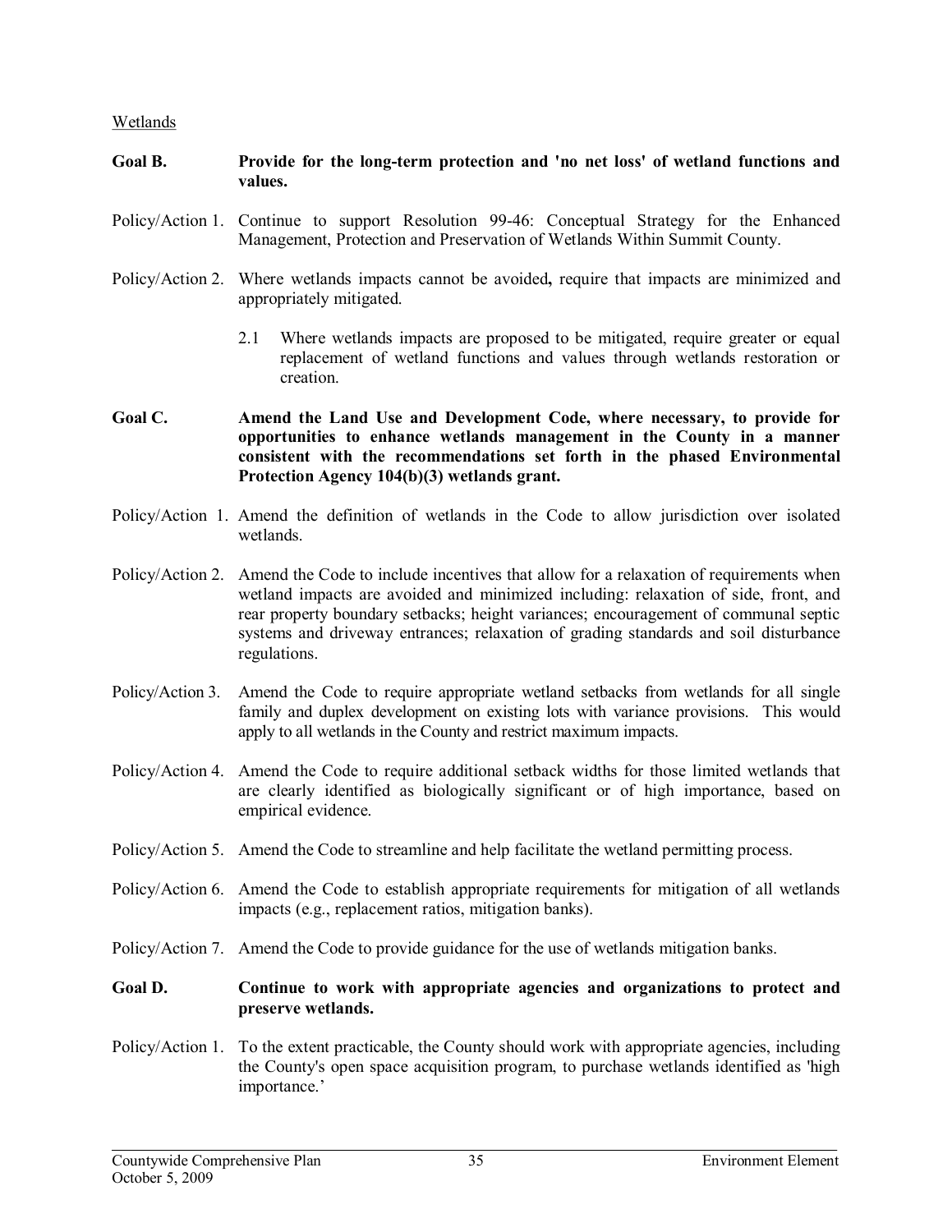- Policy/Action 2. The County should improve the level of communication and coordination with the USFS. This would enable better land management to protect identified wetlands of high importance and to improve road designs and maintenance standards. E.g., prevent erosion from roads and that have caused indirect impacts, like sedimentation to wetland habitats.
- Policy/Action 3. Work with private or public entities to facilitate the development, establishment, and management of wetland mitigation banks. If possible wetland mitigation banks should focus on the creation, restoration, and preservation of high quality slope and riverine wetland types.
- Policy/Action 4. Continue to refine the quality and accuracy of wetland maps and accompanying data generated.

**Goal E. Further educate County residents, visitors, and appropriate agencies about wetland functions and preservation strategies to attain no net loss.**

- Policy/Action 1. Continue to create brochures and web-based access to wetland information.
- Policy/Action 2. Work with the Department of Natural Resources, Division of Wildlife, Wetlands Program and Initiative Partners to enhance overall wetland protection efforts.
- Policy/Action 3. Continue to make efforts to sensitize and educate landowners about wetland regulations and protection strategies.
- **Goal F. Incorporate wetland protection and conservation strategies for specific wetland areas into basin and subbasin plans.**
- Policy/Action 1. Work with the basin planning commissions to integrate wetland management strategies for specific wetland areas into respective master plans.
- Policy/Action 2. Work with appropriate agencies to establish mitigation banks in all four basins.
- Wildlife

#### **Goal G. Identify and protect important wildlife and habitat from adverse impacts of growth and development.**

- Policy/Action 1. The County should work towards identification and classification of important habitat for a broad range of animals (including fish, birds and terrestrial animals), using the best available scientific information.
- Policy/Action 2. Work with the Division of Wildlife to develop a monitoring program that will identify the condition of wildlife habitats, species and movement corridors, and evaluate changes to these conditions over time.
- Policy/Action 3. While respecting existing zoning, basin master plans should consider the following:
	- 3.1 Habitat for wildlife is best maintained by protecting large blocks of contiguous habitat.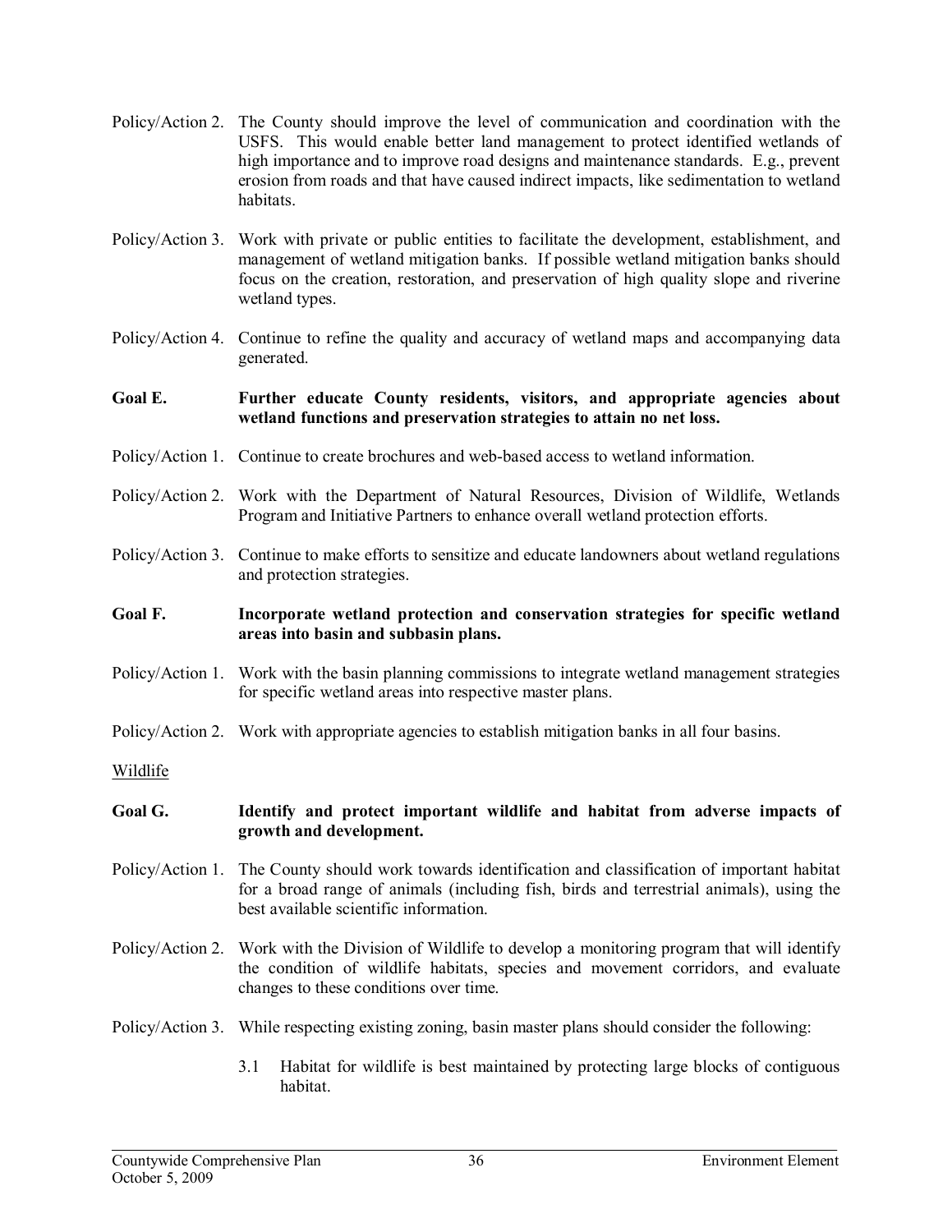- 3.2 Based on scientific evidence, linkages between large blocks of habitat need to be identified and protected.
- 3.3 Summit County's importance to wildlife within the state and southern Rockies should be recognized.
- 3.4 An incentive-based approach should be used, whenever possible, to accomplish habitat protection as described above.
- Policy/Action 4. Minimize impacts to important habitat areas. Special emphasis could be given to preserving wildlife species that are unique to the county, region, and state. Where possible, development in these habitat areas should be avoided.
- Policy/Action 5. When the Division of Wildlife or the U.S. Forest Service identify wildlife issues or suggest wildlife mitigation measures related to development proposals, such suggestions should be considered, provided they are supported with sound scientific information based on local conditions.
- Policy/Action 6. Support efforts to expand the body of scientifically sound knowledge on wildlife in Summit County, with the goal of acquiring the best information available to have a better understanding of wildlife populations and habitats.
- Policy/Action 7. Work with the Colorado Division of Wildlife to develop wildlife management prescriptions, intended to protect wildlife and habitat, that will be applied to new development proposals.

#### Water Resources

# **Goal H. Protect and enhance the quality and quantity of water resources in the County.**

- Policy/Action 1. Reduce water consumption and manage water resources in a more sustainable manner.
- Policy/Action 2. Development and other land use activities (e.g., highway operations and industrial activities) should avoid water quality impacts from erosion and sedimentation and should not result in degradation of water quality as measured by Colorado's Antidegradation Policy.
	- 2.1 A water quality monitoring program should be developed for the County and monitoring information should be evaluated for indications of declining water quality.
	- 2.2 When monitoring determines that water quality in the County's creeks is declining, efforts should be made to identify the source of the declining water quality and eliminate or appropriately mitigate impacts.
	- 2.3 Efforts to protect water quality shall be required through the development review process.
- Policy/Action 3. Protect water quality in the Dillon Reservoir by avoiding exceedance of established total phosphorous standards.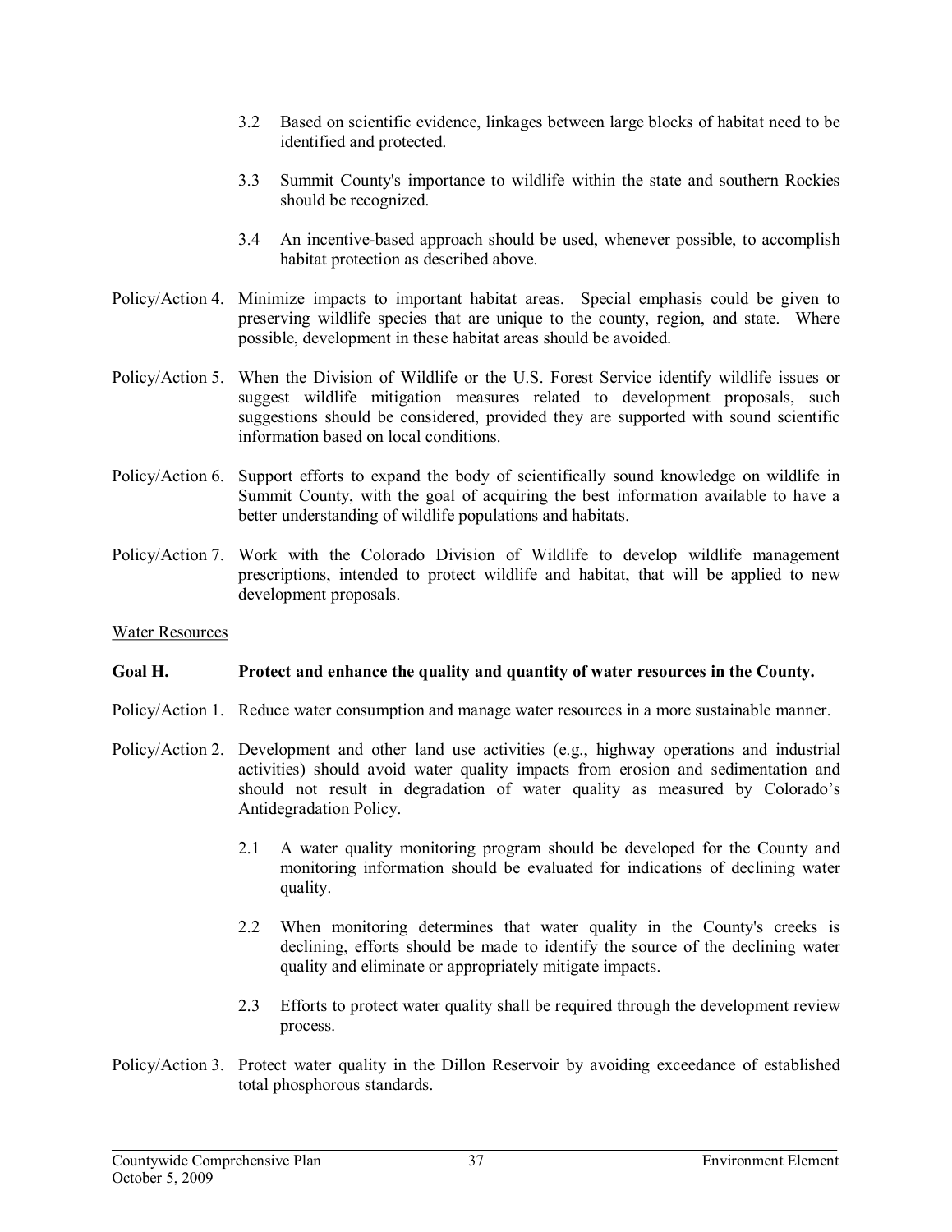- Policy/Action 4 Work with water controlling entities (e.g., Denver Water Board) and other appropriate parties to maximize lake levels in Lake Dillon, while also exploring the feasibility of supplementing in-stream flows for environmental and recreational purposes.
- Policy/Action 5. Allow low impact dispersed recreation uses (e.g., hiking trails, and benches) within riparian corridors to facilitate public access, when consistent with protection of water resources.
- Policy/Action 6. Continue to actively participate in the 208 regional water quality planning process.
- Policy/Action 7. The County, in cooperation with the Northwest Council of Governments, should actively work with the Denver Water Board, State Engineer, Colorado Water Conservation Board, Bureau of Reclamation, State Department of Health, and others to incorporate water quality considerations into the operational regimes of reservoirs and streams within the County.
- Policy/Action 8. Ensure that new development does not disturb surface or subsurface hydrologic flows to the extent that recharge of nearby wetlands and streams are adversely affected.
- Policy/Action 9. Encourage utility providers to provide central sewer and water service to all residential, commercial, and industrial development in urbanized areas of the County, provided consideration is given to impacts of lost discharge to groundwater, wetlands, and streams.
- Policy/Action 10. Coordinate with the Northwest Colorado Council of Governments, towns, major water users and providers to develop a countywide water conservation program, including the recycling/reuse of water, the use of native and drought tolerant plant materials in landscaping (xeriscape), water saving plumbing devices, and the requirement that new developments adhere to the water conservation program once it is established.
- Policy/Action 11. Work with the Colorado Department of Transportation (CDOT) to address non-point source pollution from highway activities and CDOT construction projects, and develop mitigation measures to protect water quality.
- Policy/Action 12. Encourage the clean up of abandoned mines and mine tailings where water quality problems have been identified.
- Policy/Action 13. Explore ways to fund the cleanup of mine tailings where development is not proposed.
- Policy/Action 14. Support projects that restore stream channels and natural conditions, provide erosion control, and improve fish and wildlife habitat.
- Air Quality

# **Goal I. Safeguard and enhance air quality in the County.**

Policy/Action 1. Develop a public air education program designed to encourage: the proper burning of wood; the conversion of solid fuel burning stoves and fireplaces; limitations on the idling of diesel engines; and the use of mass transportation.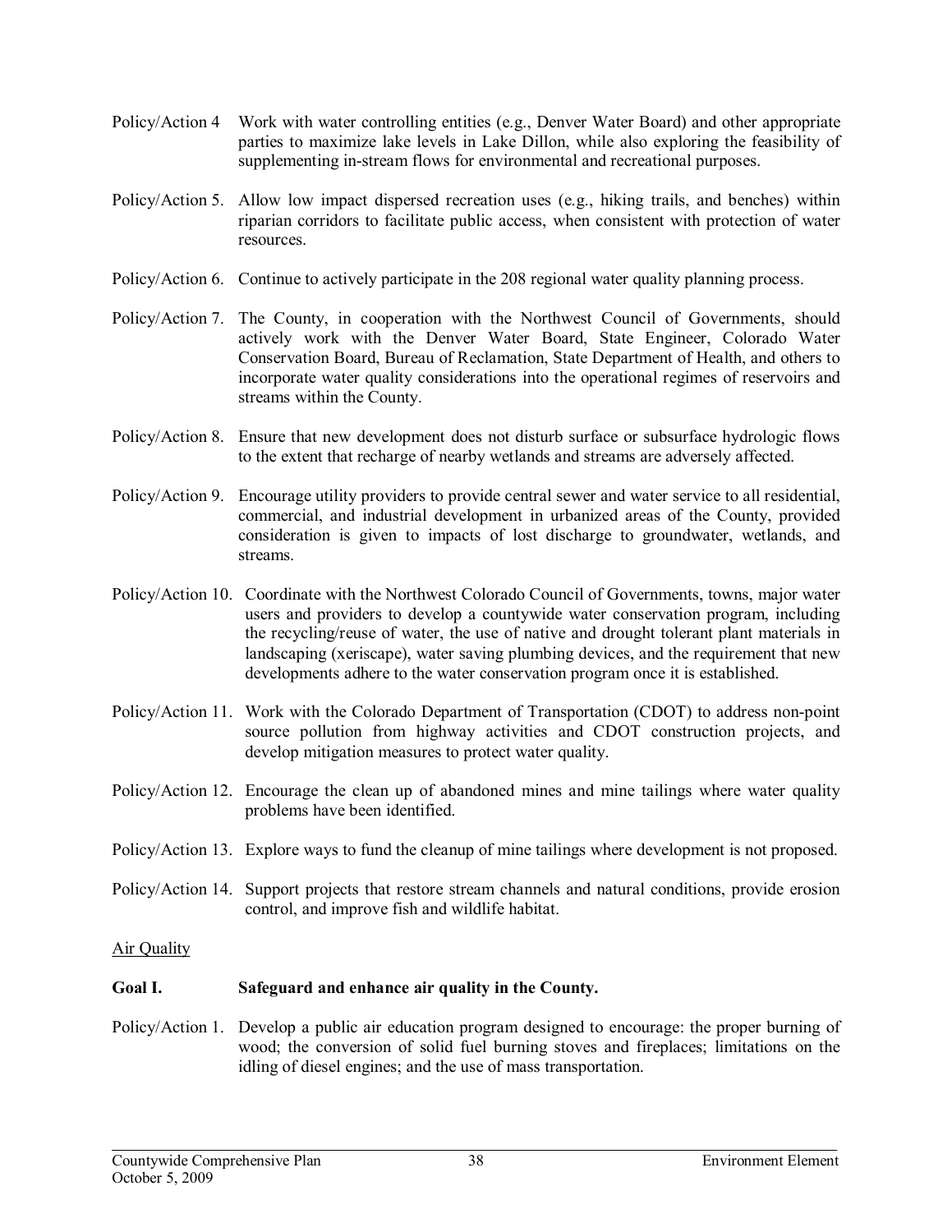- Policy/Action 2. Encourage mass transit providers to utilize maintenance practices that minimize vehicle emissions.
- Policy/Action 3. Incorporate dust mitigation into new development and construction activities as a measure to protect air quality.
- Policy/Action 4. Work with CDOT and other appropriate entities to minimize impacts of construction and road sanding on air and water quality.
- Policy/Action 5. Continue to monitor air quality in the County and support the operation of monitoring in at least two locations in the County. If air quality begins to degrade, develop implementation strategies to improve air quality.
- Policy/Action 6. Incorporate dust mitigation into new development and construction activities as a measure to protect air quality.
- Policy/Action 7. Promote carpooling and the use of alternatives to the automobile to protect air quality.

#### Environmental Education

#### **Goal J. Work cooperatively with appropriate agencies to provide interpretive environmental opportunities and other educational programs.**

- Policy/Action 1. Encourage the establishment of lowimpact hiking and interpretive facilities in appropriate locations, preferably in more accessible areas, to educate area residents and visitors on important environmental functions and processes occurring in the County. These activities and facilities should only be allowed after review by appropriate agencies with expertise in environmental protection (e.g., Colorado Division of Wildlife, U.S. Army Corps of Engineers).
- Policy/Action 2. Provide opportunities for environmental interpretation of wetlands, where appropriately designed.
- Policy/Action 3. Make informational brochures on "living with wildlife" available to residents and visitors within the County as a means to educate residents and guests of ways that they can minimize the impacts of their activities on area wildlife.
- Policy/Action 4. Provide information about options such as conservation easements to further the protection of environmentally sensitive areas as open space.

#### Noise and Light

#### **Goal K. Mitigate the adverse impacts of noise and light.**

- Policy/Action 1. Encourage site design that uses landscaping and natural buffers to absorb excess noise.
- Policy/Action 2. Coordinate with CDOT to provide for effective screening and sound barriers between major highways and adjacent residential areas, using materials and design that blend with the natural landscape.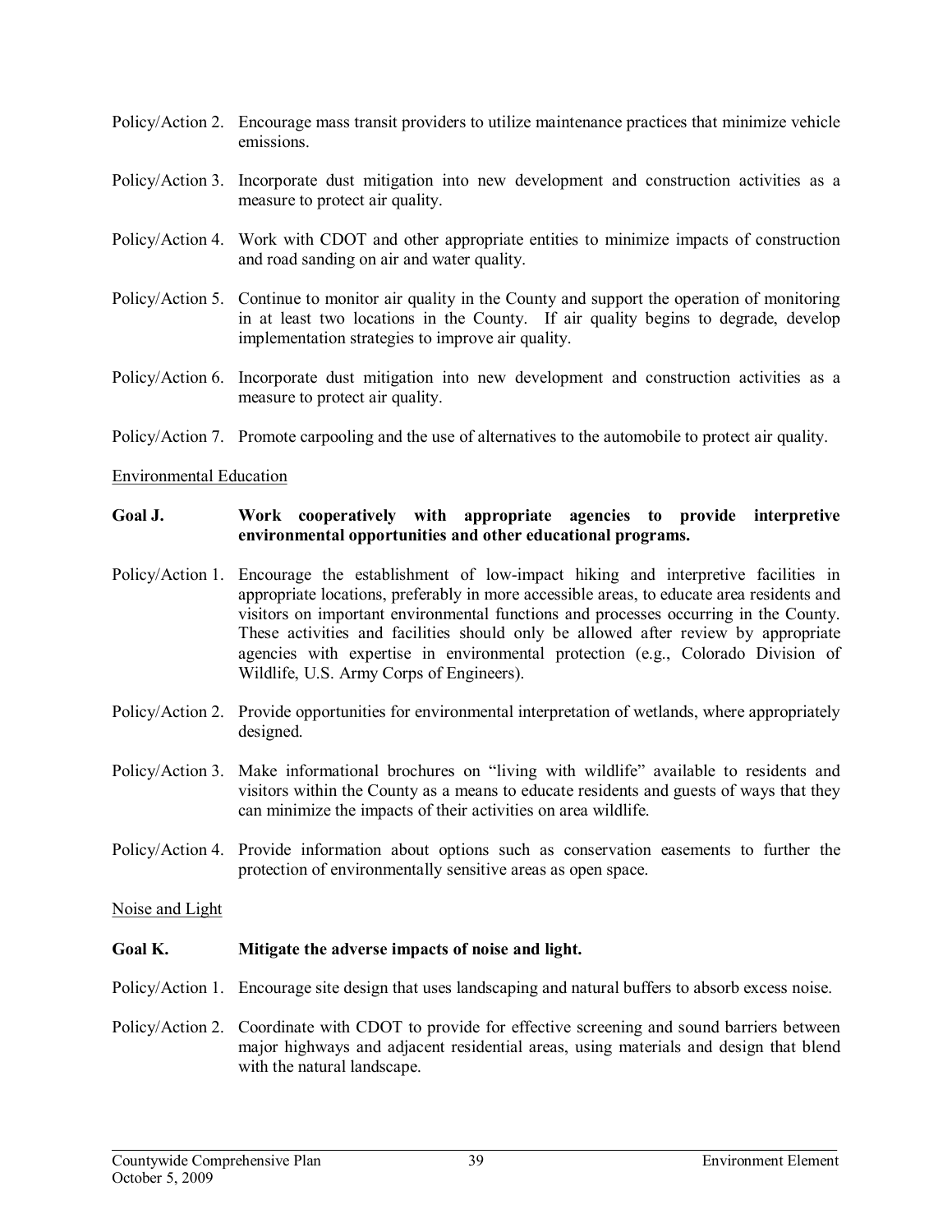- Policy/Action 3. Ensure that hours for development work are acceptable to the community. Development approvals should identify appropriate construction hours, with consideration given to providing flexibility in some cases to allow longer hours as a means of expediting completion of the project and limiting duration of noise.
- Policy/Action 4. Outdoor lighting should be subdued and have minimal off-site impacts.

#### Conservation

#### **Goal L. Promote alternatives that reduce resource consumption in Summit County.**

- Policy/Action 1. Summit County should be a leader in the promotion of energy and resource conservation, by incorporating the use of resource-saving techniques in as many aspects of its daily governmental operations as possible, including the following examples:
	- 1.1 Use of fuel-efficient fleet vehicles.
	- 1.2 Use of compressed natural gas or other alternatives to diesel fuel in fleet vehicles or Summit Stage buses, when practicable.
	- 1.3 Use of energyconserving and solar design in new buildings constructed for County purposes and the retrofitting of existing County buildings with energy conserving and solar design.
	- 1.4 Purchase of wind power from electricity companies.
	- 1.5 Support of enhanced public transit options.
	- 1.6 The continued promotion and development of pedestrian and bicycle paths as an alternative to motorized travel.
	- 1.7 Waste reduction and recycling programs.
	- 1.8 Use of biodegradable and recycled (green) products to the greatest extent possible.
- Policy/Action 2. Educate County residents on ways to conserve energy.
- Policy/Action 3. Explore incentives for homeowners and developers that reduce residential energy consumption.

Policy/Action 4. Develop an overall comprehensive resource conservation program for the County.

Noxious Weeds

#### **Goal M. Support the County's weed control program.**

Policy/Action 1. Support, sustain, and promote efforts to eradicate noxious weeds from Summit County.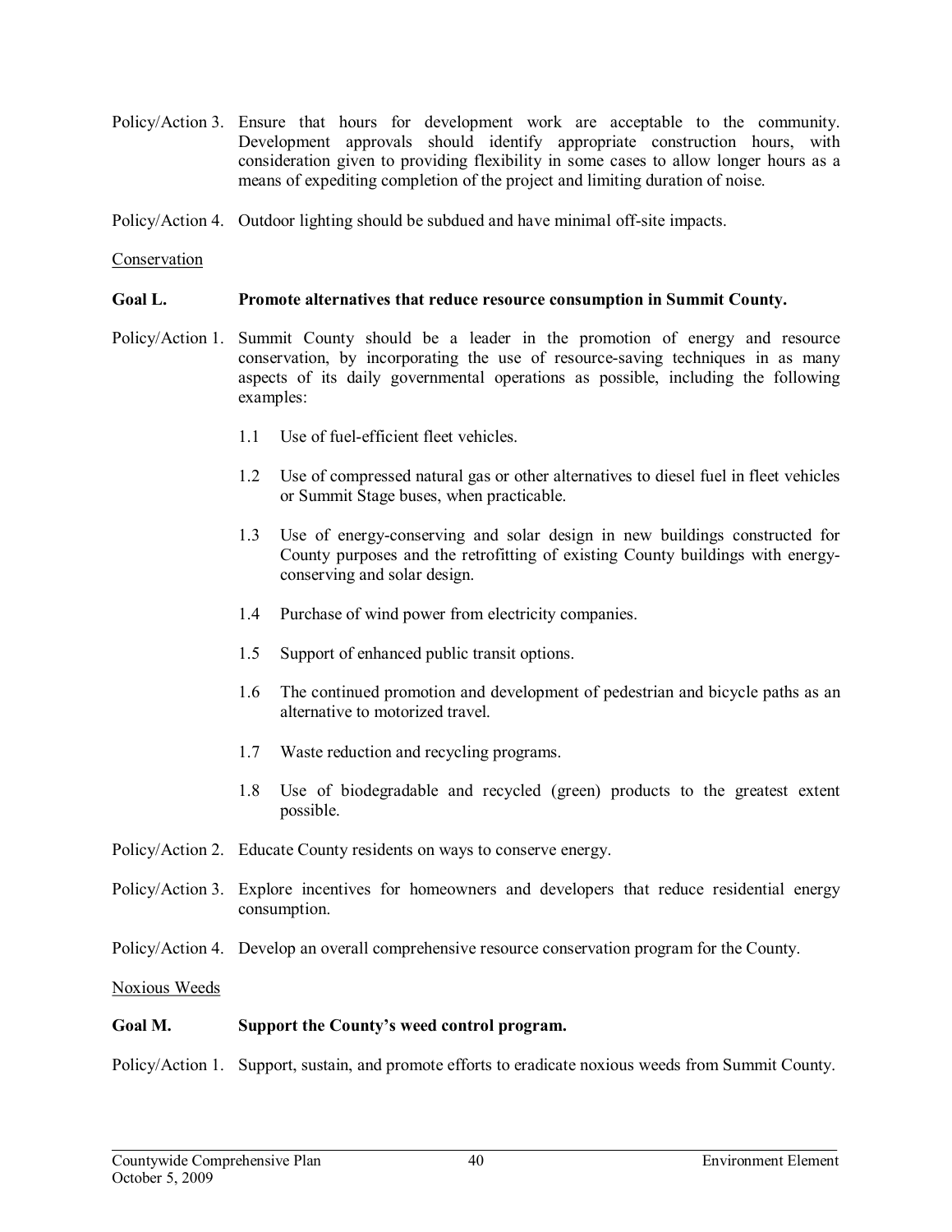Policy/Action 2. Work with developers and homeowners to ensure that revegetation and landscaping is weed-free.

## **Sustainability Measures**

#### Water Resources

| Table 4. Impaired Segments in the Blue River Watershed |                                         |  |  |  |
|--------------------------------------------------------|-----------------------------------------|--|--|--|
| <b>Impaired Stream Segment</b>                         | <b>Impaired Stream Segments</b>         |  |  |  |
| <b>Year 2002</b>                                       | <b>Year 2008</b>                        |  |  |  |
| Blue River, French Gulch to Swan River                 |                                         |  |  |  |
| Snake River, Peru Creek to Dillon Reservoir            |                                         |  |  |  |
| Peru Creek, source to Snake River                      |                                         |  |  |  |
| French Gulch, Wellington-Oro to mouth                  |                                         |  |  |  |
| Straight Creek, source to mouth                        |                                         |  |  |  |
| $\alpha$ m and 1,000 $\mu$ m as $\alpha$               | $. \mathbf{m1}$<br>$\sim$ $\sim$ $\sim$ |  |  |  |

Source: Draft Regional 208 Water Quality Management Plan, 2002.

## Air Quality

| Table 5. Summit County PM <sub>10</sub> Monitoring Data - Breckenridge <sup>1</sup> |                               |                      |                                             |                                           |                                                       |                                                     |
|-------------------------------------------------------------------------------------|-------------------------------|----------------------|---------------------------------------------|-------------------------------------------|-------------------------------------------------------|-----------------------------------------------------|
| Year                                                                                | <b>Days</b><br><b>Sampled</b> | $24$ Max<br>$ug/m3*$ | <b>Year 2000</b><br>expected<br>exceedances | 3 Year Average<br>expected<br>exceedances | Annual<br>Average $\text{ug/m}^3$<br><b>vear 2000</b> | Annual<br>Average $\text{ug/m}^3$<br>3-Year Average |
| 2000                                                                                | 116                           | 182                  | 2.94                                        | 0.98                                      | 22                                                    | 19.7                                                |
| 2001                                                                                |                               |                      |                                             |                                           |                                                       |                                                     |
| 2002                                                                                |                               |                      |                                             |                                           |                                                       |                                                     |
| 2003                                                                                |                               |                      |                                             |                                           |                                                       |                                                     |
| Etc.                                                                                |                               |                      |                                             |                                           |                                                       |                                                     |
| <b>National</b><br>standards                                                        |                               | 150                  |                                             |                                           | 50                                                    |                                                     |

 $*$  ug = micrograms

<sup>1</sup> Data collected at the Summit County Justice Center, 501 N. Park Ave; data for Silverthorne area has been discontinued.

Source: Colorado 2000 Air Quality Data Report, Colorado Department of Public Health and Environment Air Pollution Control Division.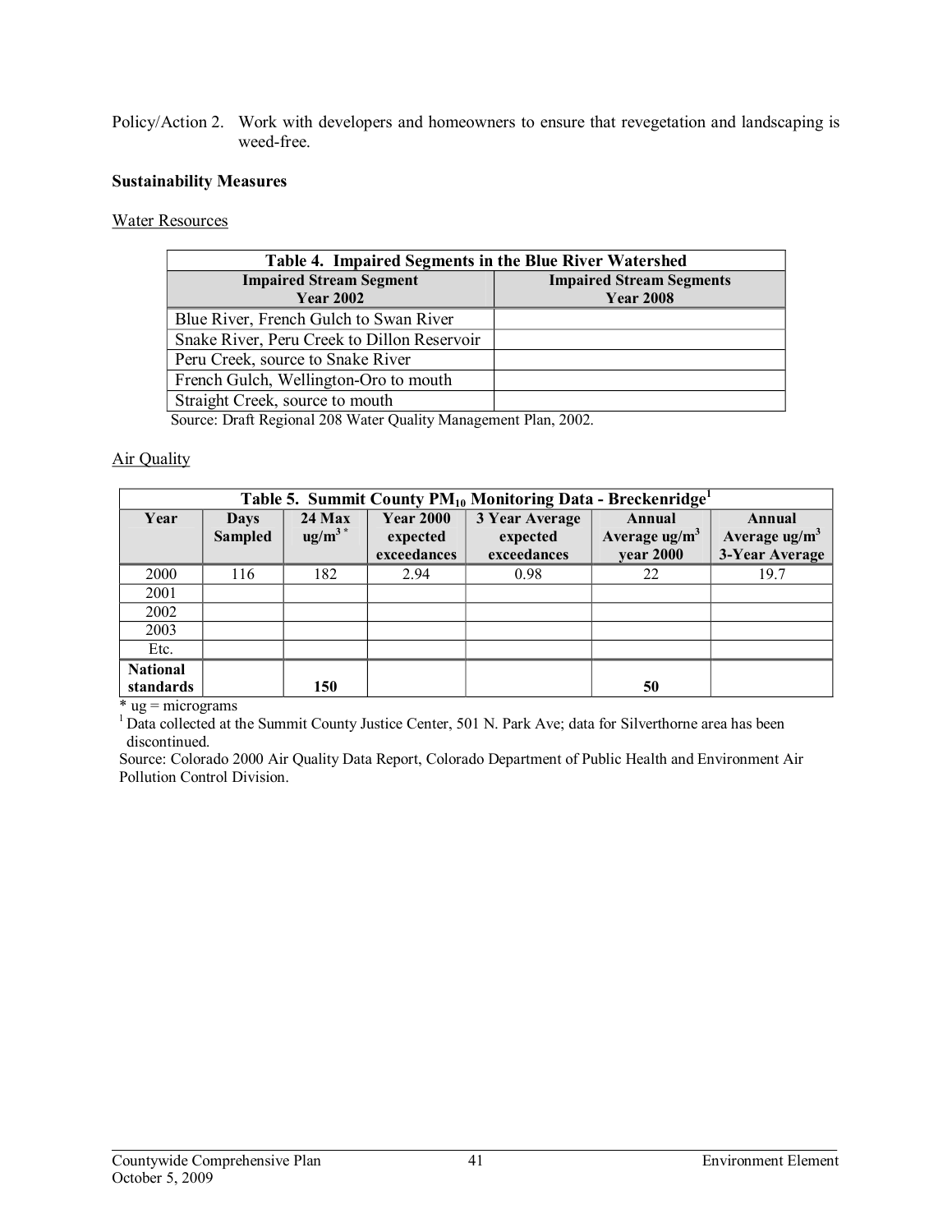## **Implementation Strategies**

Many of the policies and actions identified in this element propose some future work, such as an amendment to the Land Use and Development Code, in order to see their successful implementation. The table below identifies specific strategies recommended to fully implement the Environment Element. Priorities are identified to give an indication of the current relative importance of a particular implementation strategy. These priorities are provided as guidelines only.

| <b>Table 7. Environment Element Implementation Strategies</b> |                                                                                                                                                                                                                                                                                                                                                                                                                                                                                                                                                           |                  |                 |  |  |
|---------------------------------------------------------------|-----------------------------------------------------------------------------------------------------------------------------------------------------------------------------------------------------------------------------------------------------------------------------------------------------------------------------------------------------------------------------------------------------------------------------------------------------------------------------------------------------------------------------------------------------------|------------------|-----------------|--|--|
| Goal,<br><b>Policy/Action</b>                                 | <b>Project/Description</b>                                                                                                                                                                                                                                                                                                                                                                                                                                                                                                                                | <b>Timeframe</b> | <b>Priority</b> |  |  |
| A.1, D.4, G.1                                                 | As new information and scientific documentation are provided, the County should accordingly update<br>its maps of environmentally sensitive areas, including wetlands and critical fish and wildlife habitat<br>areas. Where possible, these areas should be classified as to their sensitivity and uniqueness.                                                                                                                                                                                                                                           | Ongoing          | Medium          |  |  |
| A.6                                                           | The County should work with the Colorado State Forest Service and (where applicable) the U.S. Forest<br>Service to communicate with homeowners about wildfire hazards and way to reduce those hazards.<br>Part of this process may include obtaining funding and resources to do selective thinning in urban/forest<br>land interface areas.                                                                                                                                                                                                              | Ongoing          | Medium          |  |  |
| C.1, C.2, C.3                                                 | Amend the Code to provide for opportunities to enhance wetlands management in the County. Wetland<br>recommendations derived through the phased EPA $104$ (b)(3) wetlands grant call for: a change to the<br>existing definition of wetlands, the creation of incentive based regulations, a 25-foot wetland setback<br>requirement from wetlands for all single family and duplex development and additional setbacks for<br>those limited wetlands of 'high quality.' These amendments should be initiated and developed by the<br>Planning Department. | 1-2 years        | High            |  |  |
| C.6, D.3                                                      | Work with private and public entities to facilitate the development, establishment, and management of<br>wetland mitigation banks. The Planning Department should disseminate information to appropriate<br>entities on the progress and status of wetlands management in the County. The Planning Department<br>should then coordinate with the USACE and Open Space and Trails Department to help facilitate and<br>coordinate efforts between entities to establish mitigation banks.                                                                  | 1-2 years        | High            |  |  |
| G.2, G.6                                                      | The County should work cooperatively with the Colorado Division of Wildlife to establish a wildlife<br>monitoring program. The monitoring program should identify the condition of wildlife habitats in the<br>County and the areas of known movement corridors. Changes in conditions should be tracked and<br>potential impacts to wildlife should be evaluated. This program should be undertaken with the goal of<br>utilizing the best available scientific information, and to expand that scientific information base.                             | 1-2 Years        | Medium          |  |  |
| G.7                                                           | The Colorado Division of Wildlife should work in a cooperative effort with the Summit County Board<br>of Commissioners to develop wildlife management prescriptions that can be used in new development<br>proposals. The management prescriptions are intended to be standard requirements (e.g., bear-resistant                                                                                                                                                                                                                                         | 6 months         | Medium          |  |  |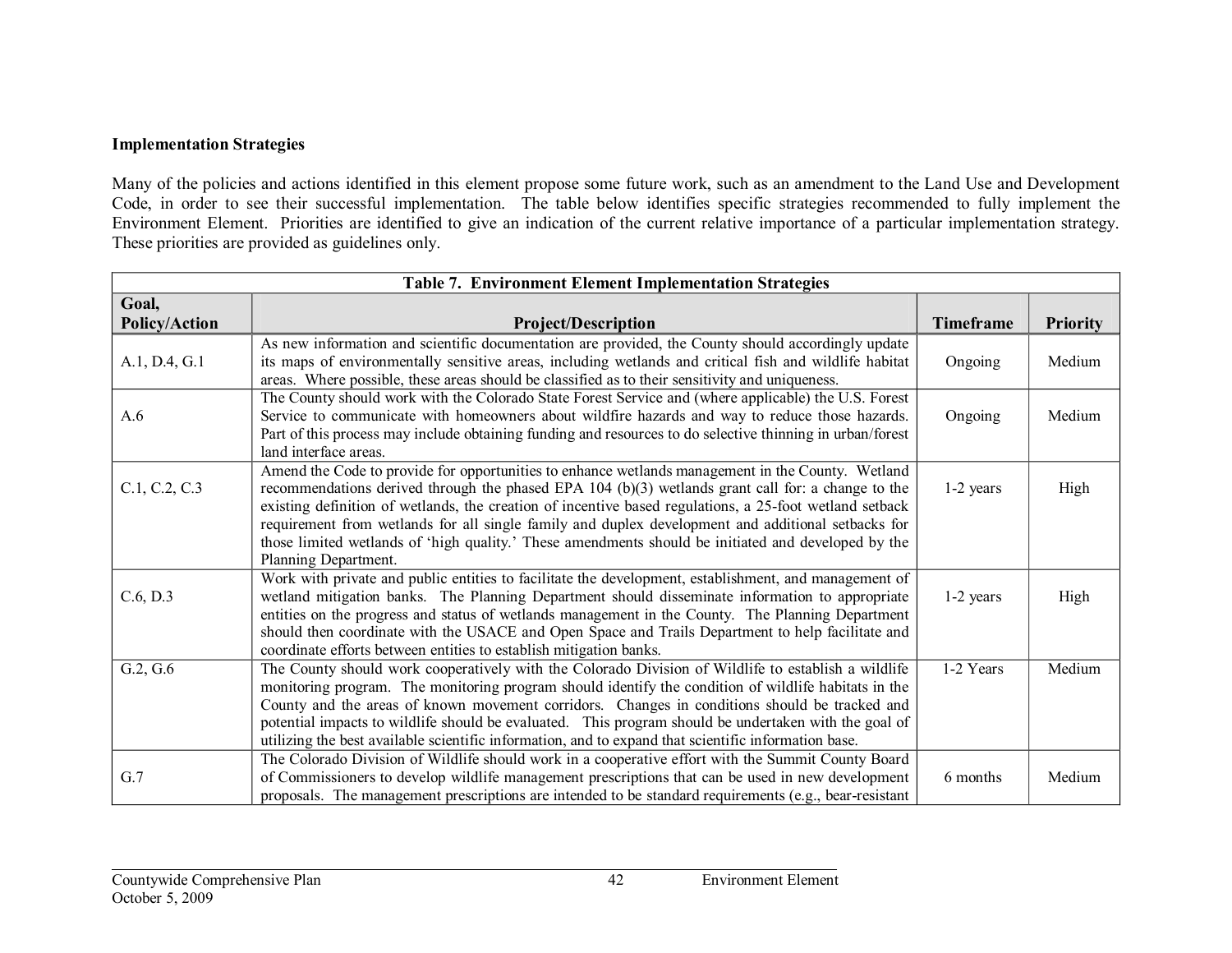| <b>Table 7. Environment Element Implementation Strategies</b> |                                                                                                                                                                                                       |            |                 |  |  |  |
|---------------------------------------------------------------|-------------------------------------------------------------------------------------------------------------------------------------------------------------------------------------------------------|------------|-----------------|--|--|--|
| Goal,                                                         |                                                                                                                                                                                                       |            |                 |  |  |  |
| <b>Policy/Action</b>                                          | <b>Project/Description</b>                                                                                                                                                                            | Timeframe  | <b>Priority</b> |  |  |  |
|                                                               | trash containers) that can be made as conditions of new development applications. Once a list of                                                                                                      |            |                 |  |  |  |
|                                                               | management prescriptions is mutually agreed on by the Division of Wildlife and the Board of County                                                                                                    |            |                 |  |  |  |
|                                                               | Commissioners, the prescriptions should be implemented in an appropriate manner so that they can be                                                                                                   |            |                 |  |  |  |
|                                                               | utilized in future development projects.<br>The County should work with the Northwest Council of Governments Water Quality and Quantity                                                               |            |                 |  |  |  |
| H.2.1, H.2.2, H.3,                                            | Committee (and other appropriate entities) to determine feasible water quality monitoring data that                                                                                                   | 1-2 Years  | Medium          |  |  |  |
| H.7                                                           | could be evaluated on an ongoing basis. Part of the program should be focused on identifying the                                                                                                      |            |                 |  |  |  |
|                                                               | source of any declining water quality.                                                                                                                                                                |            |                 |  |  |  |
|                                                               | The County should bring together different water controlling entities, such as Denver Water Board, the                                                                                                |            |                 |  |  |  |
| H.4, H.8, H.10                                                | towns, local water districts, and ski areas to identify opportunities to supplement stream flows and                                                                                                  | 1-2 Years  | High            |  |  |  |
|                                                               | maximize water levels in Lake Dillon. The different players would also work towards a cooperative                                                                                                     |            |                 |  |  |  |
|                                                               | agreement intended to maximize lake levels and stream flows. In addition, the different parties could                                                                                                 |            |                 |  |  |  |
|                                                               | work to develop and implement a countywide water conservation program.                                                                                                                                |            |                 |  |  |  |
| H.11, I.4                                                     | The County should arrange a meeting with the Colorado Department of Transportation to initiate<br>discussions on ways to minimize or eliminate non-point source pollution from highway activities and | 6 months   | Medium          |  |  |  |
|                                                               | construction projects. Particular attention should be given to road sanding policies and its impacts on                                                                                               |            |                 |  |  |  |
|                                                               | both water and air quality.                                                                                                                                                                           |            |                 |  |  |  |
| H.12                                                          | The County should work with appropriate parties (e.g., Colorado Division of Minerals and Geology) to                                                                                                  | Ongoing    | Low             |  |  |  |
|                                                               | identify funding for reclamation of abandoned mines and mine tailings so that contaminant runoff into                                                                                                 |            |                 |  |  |  |
|                                                               | area streams and groundwater is eliminated or mitigated.                                                                                                                                              |            |                 |  |  |  |
|                                                               | The County should bring together the towns and other appropriate agencies (e.g., Colorado Department                                                                                                  |            |                 |  |  |  |
| I.1, I.5                                                      | of Health Air Pollution Control Division) to develop and implement an air quality public education                                                                                                    | 1 year     | Low             |  |  |  |
|                                                               | program. The program would inform the public about choices they can make to reduce air quality                                                                                                        |            |                 |  |  |  |
|                                                               | emissions in Summit County. The County should also lobby with the Air Pollution Control Division to                                                                                                   |            |                 |  |  |  |
|                                                               | maintain at least two air quality monitoring stations in Summit County.<br>The County, Summit Stage, and the towns should coordinate to share ideas on the most effective                             |            |                 |  |  |  |
| I.2                                                           | methods to reduce transit vehicle emissions. These methods should be implemented, based on the                                                                                                        | 6 months-1 | Medium          |  |  |  |
|                                                               | recommendations of the task force.                                                                                                                                                                    | year       |                 |  |  |  |
|                                                               | The County should involve other parties (e.g., towns, Division of Wildlife, Army Corps of Engineers)                                                                                                  |            |                 |  |  |  |
| $J.1-J.4$                                                     | in an effort to promote educational and interpretive facilities related to environmental protection. These                                                                                            | Ongoing    | Medium          |  |  |  |
|                                                               | efforts should include information for residential homes on things homeowners can do to benefit                                                                                                       |            |                 |  |  |  |
|                                                               | wildlife and provide information to landowners on options that protect environmentally sensitive areas.                                                                                               |            |                 |  |  |  |
|                                                               | Work with Colorado Department of Transportation to reduce noise impacts generated on area highways                                                                                                    |            |                 |  |  |  |
| K.2                                                           | through the construction of sound barriers (e.g., berms, sound walls) in appropriate locations (e.g.,                                                                                                 | Ongoing    | Medium          |  |  |  |

43